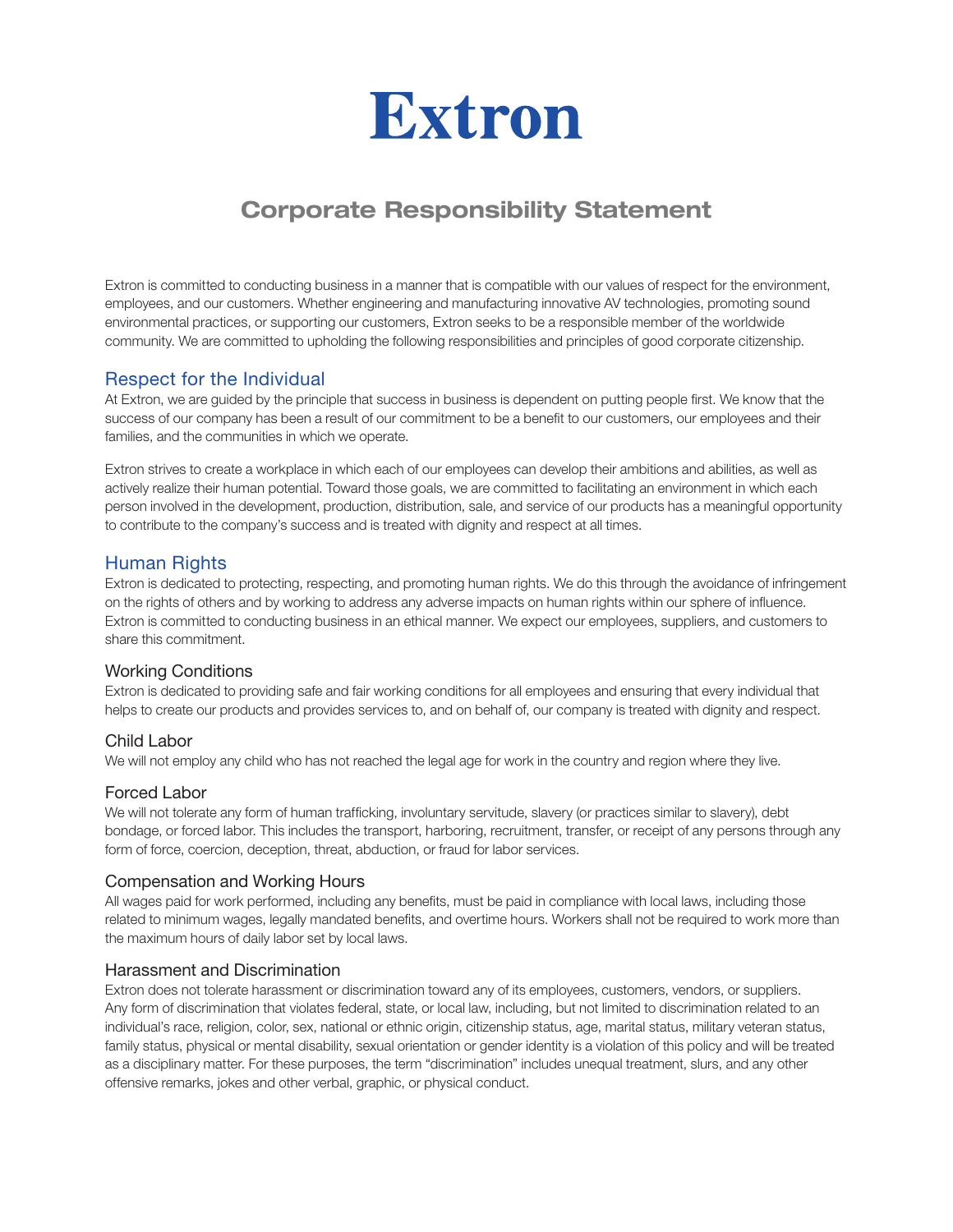## Freedom of Association

Extron encourages open and direct communication with all employees regarding working conditions without fear of reprisal, intimidation, or harassment. Maintaining dialogue between employees and management deepens communication and understanding, making it possible to build stronger relationships of mutual trust. In accordance with local laws, employees have the right to associate freely, and join—or choose not to join—labor unions or workers' councils.

## Health & Safety

Extron is committed to ensuring a safe work and healthy working environment in each of our facilities through the use of innovative programs that meet or exceed federal and state regulations.

# Supplier Code of Conduct

Extron requires suppliers to sign a statement that they will comply with Extron's Supplier Code of Conduct. This Code of Conduct forbids the use of child labor, forced labor, involuntary prison labor, indentured servitude, or labor from the victims of human trafficking or slavery.

Extron employs a team of Supplier Quality Engineers that routinely audit our international suppliers for compliance with Extron Quality, Manufacturing, and Supplier policies. A record will be kept of these audits in the Extron International Purchasing Department. Audits will not be conducted by a third party.

Extron has, as a part of the Supplier Code of Conduct, consequences for violation of the Code. These include the requiring of a corrective action plan to mitigate violations of the code or the termination of the relationship with the violating supplier.

Extron will provide training to the Extron employees that have direct responsibilities for Supply Chain Management on eliminating the risks of human trafficking and slavery in the Extron Supply Chain of products and components.

# Business Ethics and Compliance

As a global company, Extron seeks to comply to the highest standards of corporate behavior and ethical conduct.

## Responsible Sourcing of Materials

Extron will not knowingly provide products that contain raw materials that in any way result from or involve human rights abuses, bribery, ethics violations or negative effects on the environment.

Extron fully supports the United States Conflict Minerals Trade Act (H.R.4128) and the Dodd-Frank Wall Street Reform and Consumer Protection Act (H.R.4173). "Conflict Minerals" refers to specific minerals originating from mines controlled by armed groups in the Democratic Republic of Congo and the immediately surrounding countries of Angola, Burundi, Central African Republic, Congo Republic, Rwanda, Sudan, Tanzania, Uganda, and Zambia. These specific minerals are used in certain semiconductor manufacturing processes and include tin, tantalum, tungsten, and gold, often referred to as 3TG.

Dodd-Frank requires that public companies disclose whether their products contain conflict minerals. As a private company, Extron is not required to comply with these reporting requirements, but is making every reasonable effort to comply with the intent of this law and does not knowingly use these minerals in our products as specified by the Conflict Minerals Trade Act. We are working with our suppliers to understand the sources of the metals contained in the products that they sell to ensure that there are no conflict minerals in our supply chain.

## Anti-Corruption

Extron has zero tolerance for all forms of bribery, extortion, corruption, and embezzlement.

## **Privacy**

Extron is committed to safeguarding the information we receive from our employees, customers, and resellers. We act appropriately to respect privacy, to protect personal data against loss and unauthorized access or use, and to comply with relevant privacy and information security laws and regulations.

# Fair Competition/Anti-Trust

Extron upholds fair and ethical business practices, making sure we promote competition, protect our customers' interests, and avoid any situation that may create a conflict of interest.

## Conflicts of Interest

Extron conducts business in a manner that avoids any appearance of impropriety.